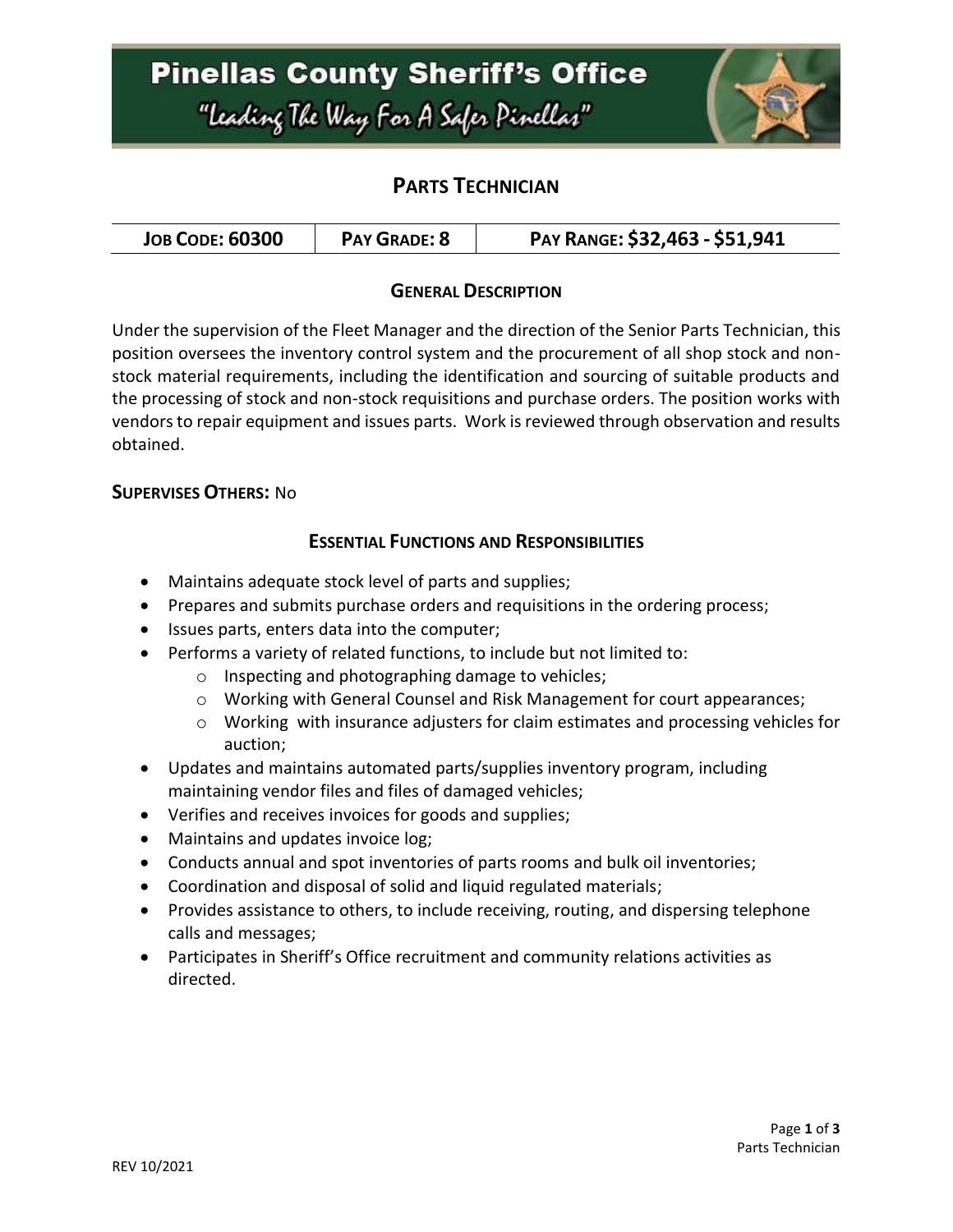## **Pinellas County Sheriff's Office** "Leading The Way For A Safer Pinellar"



Regular and reliable attendance is required as an essential function of the position.

This position may be considered essential and, in the event of an emergency or natural disaster, you may be required to report to work.

This list is not intended to be all-inclusive. The employer reserves the right to assign additional functions and responsibilities as necessary.

### **QUALIFICATIONS**

- High school graduation or equivalent diploma from an institution accredited by an accrediting body recognized by the U. S. Dept. of Education or licensed as a degree granting institution by the Commission for Independent Education AND one (1) year automotive part related experience
- Data entry accuracy score of 80% on data entry
- Typing speed of 25 wpm
- Must possess a valid Florida driver's license
- Consideration for this position requires a credit check

### **KNOWLEDGE, SKILLS, AND ABILITIES**

- Knowledge of current automotive inventory software programs, to include fleet, communications, and purchasing menus used for daily data entries
- Knowledge of the Purchasing Division's Policy and Procedures to provide guidance in the ethical practices of procurement
- Knowledge of vehicle components necessary to accurately define required parts when performing vehicle accident damage assessments
- Knowledge and experience of the automotive parts industry to properly identify and stock the required inventories
- Excellent time management and interpersonal skills
- Ability to safely and efficiently operate a forklift
- Ability to perform all functions of the job classification without posing a direct threat to the health or safety of other individuals in the workplace